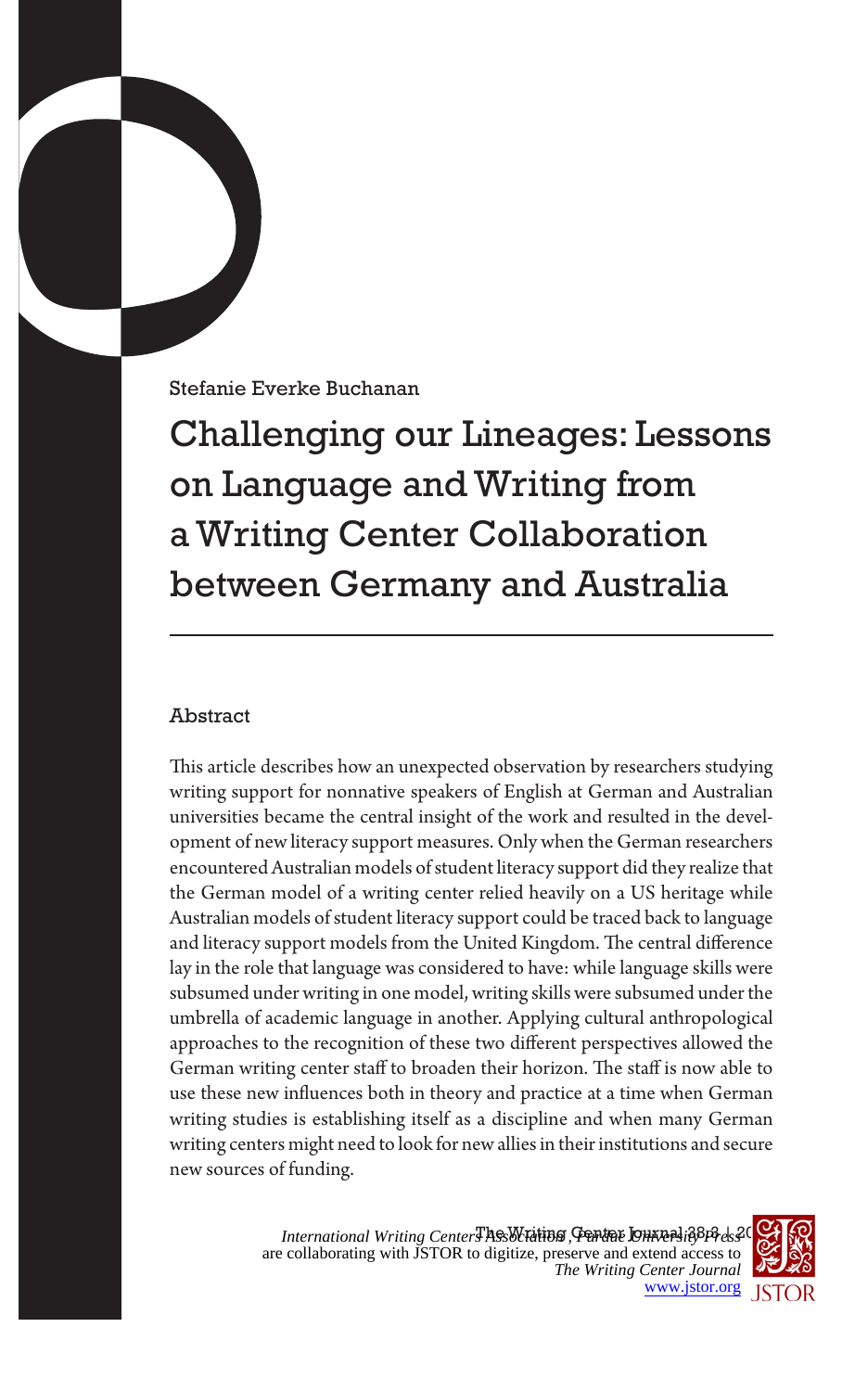Writing is a universal practice for all students in every context and country around the world, and as students enter tertiary (or higher) education, new demands are placed on them that require the development of a new set of skills. Among the many avenues to researching writing centers and researching how writing is learned and taught, cultural anthropology can provide a valuable perspective. Several studies have utilized this approach for research into the development of literacy skills in higher education contexts, for instance Shirley Heath & Brian Street (2008), Theresa Lillis (2008), Mary Sheridan (2012), Georganne Nordstrom (2015), and Michelle Miley (2017). Cultural anthropology teaches us that surprises in the field can yield the most interesting insights because only through challenging our expectations can we find out that we had them in the first place. In anthropology, being surprised and puzzled by our research field is a positive event because it shows us that we are becoming aware of our biases. When we encounter the new, we compare it with our existing knowledge (Heath & Street, 2008, pp. 32–38) and, in a reflexive approach, question our existing beliefs (Heath & Street, 2008, pp. 122–125). In the following, I will describe how such an experience of puzzlement due to differences between an emphasis on language and an emphasis on writing in two geographical contexts led to a better understanding of our writing center's theoretical grounding and to new practices we are implementing.

In the early 2000s, a colleague and I were international PhD students at Monash University, Australia. More than ten years later, we became aware that we both were now working in contexts supporting student literacy on different sides of the world: she in a language and literacy support context at an Australian university, I at a newly established writing center in Germany. We also both offered support to students using English as an additional language. Over the course of 18 months, together with two colleagues in our respective institutions, we prepared and eventually secured funding for a research project funded by the DAAD (German Academic Exchange Service) $^{\rm 1}$  to visit our respective universities and collaborate on research into student academic literacy. The focus of our work was the role of language and writing support for students with English as an additional language. Through qualitative research in our two settings, we aimed to find out more about how our approaches differed and which elements of these approaches we might be able to integrate into our home universities.<sup>2</sup>

<sup>1</sup> The DAAD/PPP Australia Germany funding scheme, see https://www.daad.de/ hochschulen/programme-weltweit/mobilitaet/ppp/de/23482-programm-desprojektbezogenen-personenaustauschs-ppp-mit-verschiedenen-partnerlaendern/. At the time of writing, the other publication resulting from this research project is Meyer (2019).

<sup>2</sup> The project was granted IRB approval by the University Human Ethics Committee at La Trobe University (#HEC18057).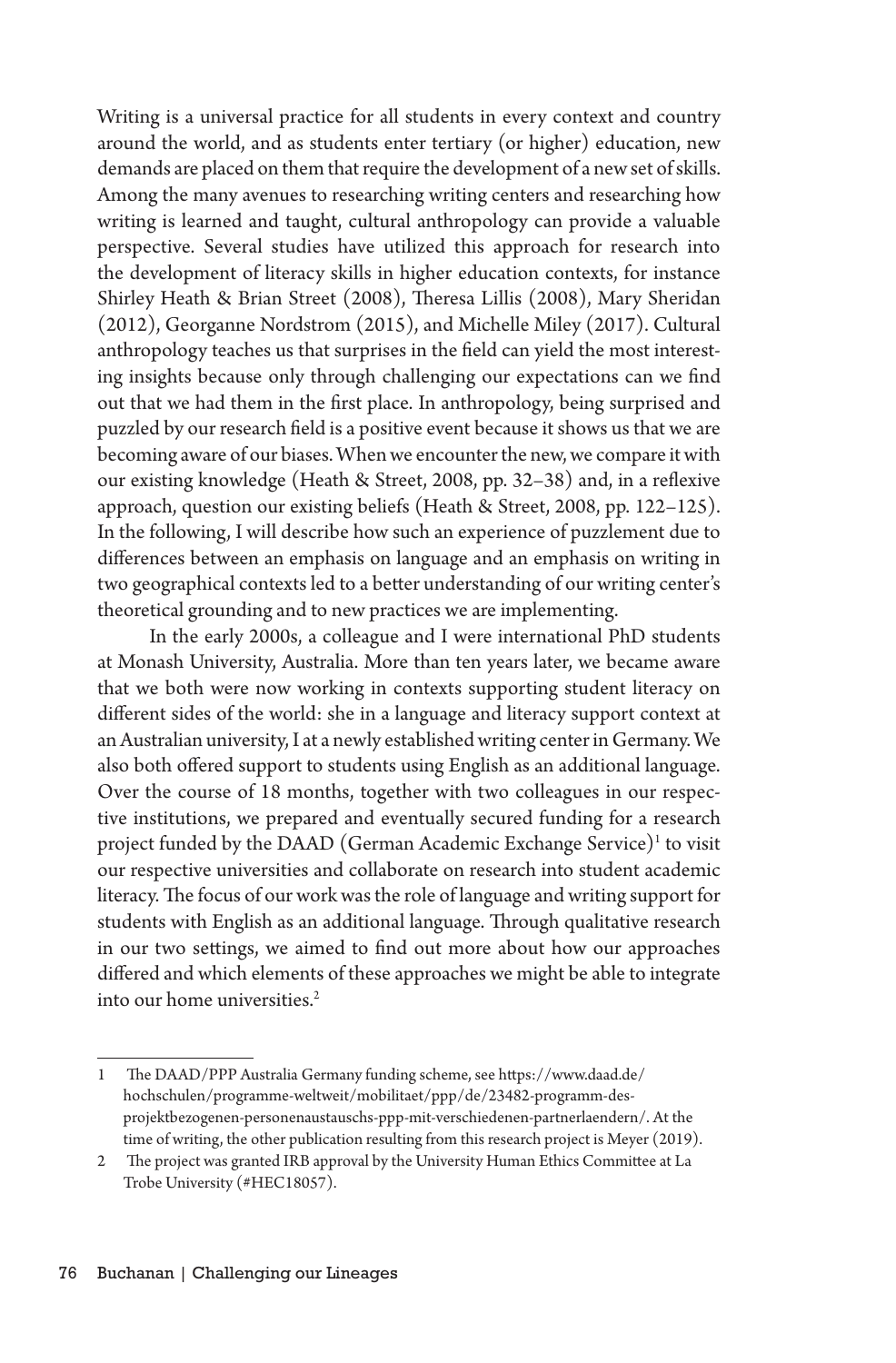Beyond what we had expected and the practical insights gained in terms of language, literacy, and writing support, our collaboration also yielded a surprising result: unconsciously, we on the German side had always assumed that somewhere in our Australian partner universities, we would find a writing center. Because our colleagues reported they were supporting students in developing their writing, we felt that there had to be a center from which this support originated at their institution. We looked for this Australian center unsuccessfully on the websites of our colleagues' universities and assumed that it might be hidden from view or possibly going by a different name. We only realized quite late how heavily our gaze was influenced by expectations that can be traced back to the influence of a US writing center heritage on German writing center work. To better understand the origin of this bias, a look at the history of our German writing center is helpful.

When we started our writing center at the University of Konstanz in September 2012, we were given a brief: to develop systematic and sustainable support for student writing throughout the course of their degrees as well as offer further education and training for lecturers. At the same time, we were given substantial freedom in terms of exactly how we wanted to achieve these goals. Because of a federal grant scheme from the German Ministry for Education and Research aimed at improving the quality of teaching in higher education contexts,<sup>3</sup> Germany experienced a surge in the foundation of writing centers as well as the expansion of many existing writing support schemes from 2011 onwards (Knorr, 2016). Many of these new centers benefitted enormously from the work done by a few pioneering German writing centers from the 1990s onwards, such as the ones in Bochum, Bielefeld, or Freiburg (Girgensohn & Sennewald, 2012, p. 87), and the scholarship, expertise, and peer tutoring models that these centers had brought to Germany. In our case, in the first year of our work, we drew, for example, on a book published by Katrin Girgensohn & Nadja Sennewald (2012); we participated in a peer tutoring conference in Jena that reinforced our decision to establish a peer tutoring system at our university; we visited the Research and Writing Center as well as the Diversity Oriented Writing Center at the nearby University of Tübingen; and we participated in a "train the trainer"-style conference on peer tutoring organized in Nuremberg with writing center staff from the United States. In our own training workshops, we showed prospective tutors a YouTube video from the Minneapolis Community and Technical College Writing Center to help them understand what peer to peer writing support looked like.4 We knew that the models we looked to had origins in the United States—but we did not realize that this led us to believe that this was the case all over the world. We

<sup>3</sup> The Quality Pact for Teaching, see https://www.qualitaetspakt-lehre.de.

<sup>4</sup> https://m.youtube.com/watch?v=M72kus14uSo.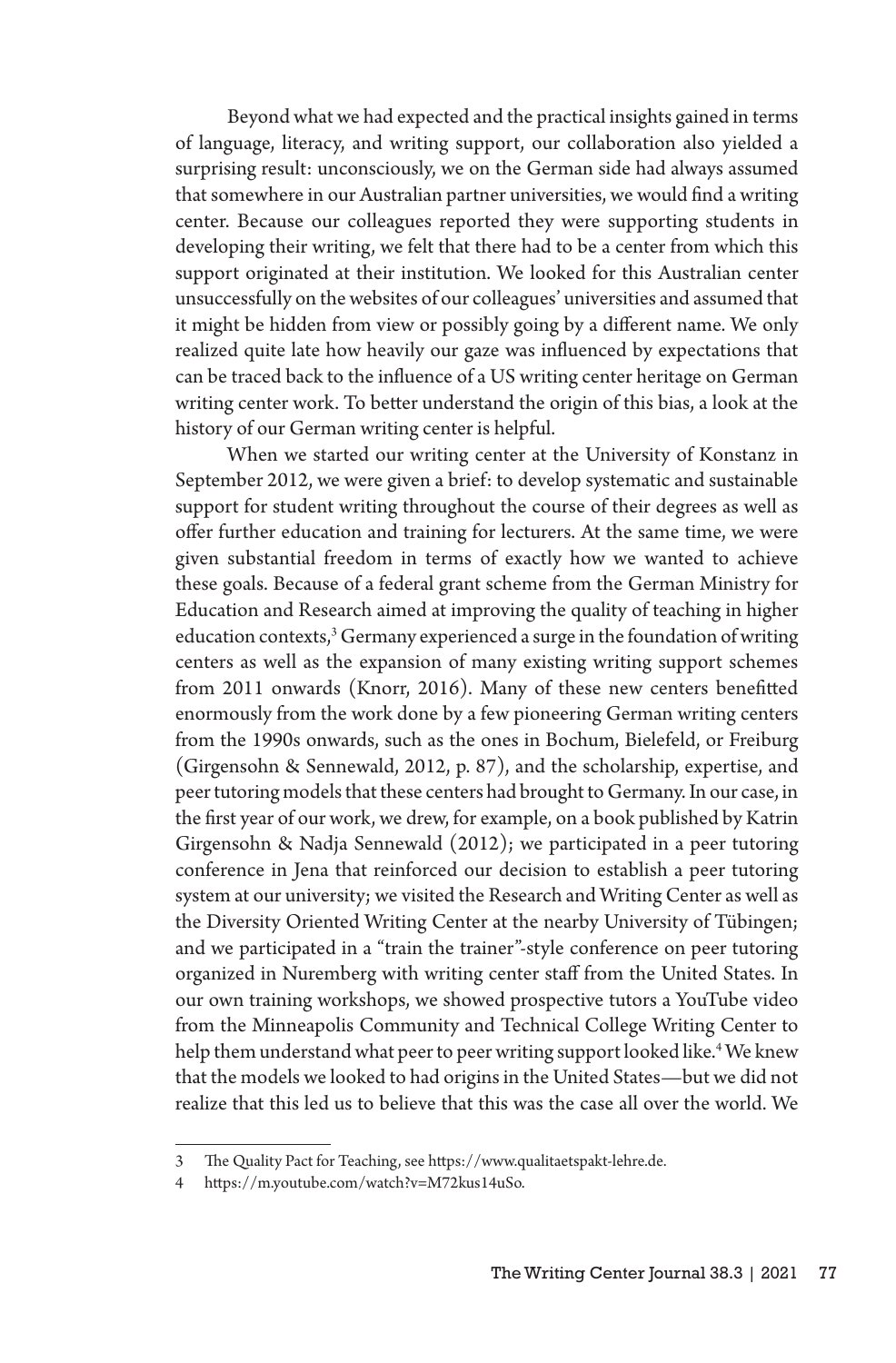continued to hold this belief throughout the first year of our Australian-German research cooperation when our Australian colleague visited our writing center, and only when we went to visit our Australian partner university did we begin to recognize the assumptions we had made.

When we arrived, some things seemed familiar. For example, we both employed trained peer tutors and offered tutoring sessions in the library. However, where we expected writing to be at the center, we found language instead. Language did not only refer to the spoken word, but also to all language used, whether written, spoken, or read. In the Australian higher education context we encountered, language was the key to becoming academically literate, and language was a key element of the name of our colleagues' discipline: Academic Language and Learning.

This emphasis on language puzzled us and led us to rethink our assumptions. While my original training in cultural anthropology had certainly influenced the methodological approach of our research project in terms of its qualitative orientation and the implementation of research tools such as expert interviews and participant observation, it took this initial puzzlement to reflect on the potential of choosing an anthropological research approach. Far more strongly than before, we aimed to understand the point of view of the insiders, follow their lead, and understand their perspective on the world, in this case, the world of Academic Language and Learning support in a higher education context. Only through leaving our comfort zone were we able to reflect more critically on our use of the US teaching and tutoring models that had influenced our expectations and that had shaped our assumptions.

At our Australian partner institution, we slowly began to understand that our sense of something lacking, and our interview partners' surprise at our focus on writing, was due to our different academic heritages. While our Australian interview partners were aware of US writing center work and scholarship and while certain core texts and insights were also prominent (see, e.g., the references in Chanock, 2012, or Johnson, 2018), we found there to be a much stronger influence that could be traced back to language and literacy scholarship from the United Kingdom (Marton & Hounsell, 1984; Lea & Street, 1998; Russell, Lea, Parker, Street, & Donahue, 2010).<sup>5</sup> In this context, instead of a writing center heritage, scholarship in the teaching of Academic Language and Learning formed the basis for designing support measures for university students. In other words, academic language was placed at the center as the cornerstone of student learning and enculturation into an academic context.

<sup>5</sup> For a discussion of Australasian heritages of writing instruction, see also the contribution by Karen Orr Vered, Susan Thomas & Lisa Emerson (2019).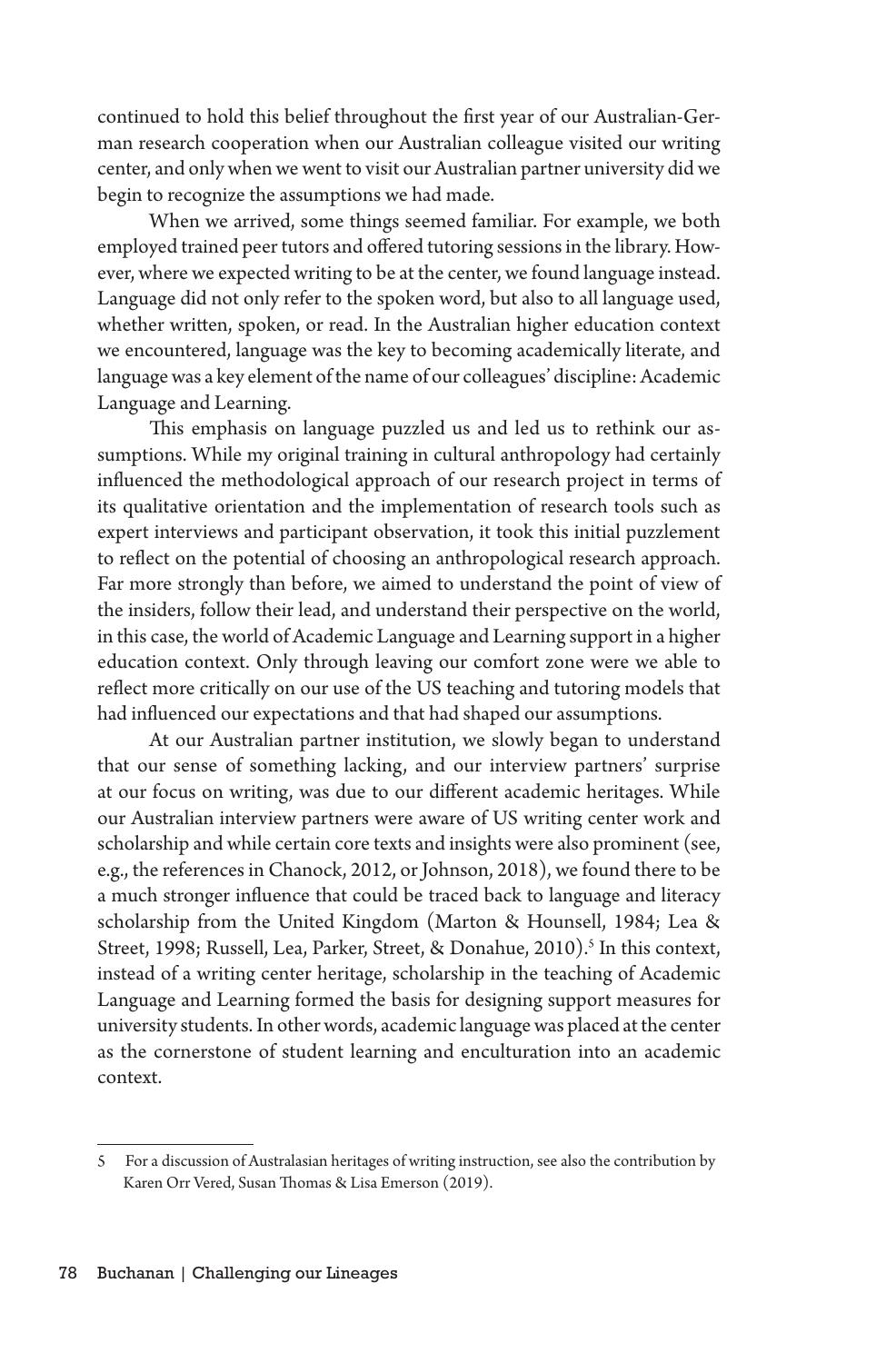Our research partners pointed us to their umbrella organization, the Association for Academic Language and Learning,its associated *Journal of Academic Language and Learning*, and the list of centers at Australian universities that offer support in Academic Language and Learning.<sup>6</sup> In the theoretical base of Academic Language and Learning support, we found that our two approaches have many similarities as well as points of intersection.

While in the United States, the Writing Across the Curriculum tradition has been influential since the 1970s, in Great Britain and also in Australia, a similar role has been played by academic literacies since the early 1990s (Russell, Lea, Parker, Street, & Donahue, 2010, p. 395). Simply put, the academic literacies approach assumes three different but interconnected perspectives or models of student academic literacy: study skills, academic socialization, and academic literacies (Lea & Street, 1998, 2006). While the study skills perspective focuses on deficits and technical or instrumental skills, academic socialization concentrates on the acculturation of students into the world of academic discourse. The third perspective, that of academic literacies in the plural, emphasizes that students need to negotiate conflicting literacy practices they encounter at the university and therefore need to develop a variety of communicative strategies and the ability to switch between them (Lea & Street, 1998, p. 172).

It became clear to us that while our work and approaches resembled those of our Australian colleagues, the emphasis on language had caused our initial puzzlement. From our perspective, language was what has been called one of the "smaller issues" regarding grammar (e.g., Ryan & Zimmerelli, 2010, p. 87), a necessary but "later" or "lower order concern" (Girgensohn & Sennewald, 2012, p. 91). In our writing center work, we first focused on structure, organization, and content of a text, on supporting writers in their writing process. Without realizing it, we had developed a bias in which writing was the umbrella and language the element under it. But, as we discovered, this view can just as well be turned around.<sup>7</sup>

Language in the Australian context was seen as encompassing far more than grammar and sentence-level support. Language was the key to decoding the academic environment that students encountered at the university and for which they had to develop a new skill set and new literacies. In the higher education environment, academic English was seen as foreign to most of the newcomers for a variety of reasons (Schneider & Daddow, 2017). Some had to write long and referenced texts for the first time. Others had already gathered

<sup>6</sup> For more information, see http://aall.org.au, http://journal.aall.org.au/, and http://aall. org.au/australian-all-centres.

<sup>7</sup> Interestingly, our Australian colleague found that the focus of our work, as she saw it on site, was not writing, but rather the pedagogy of learning.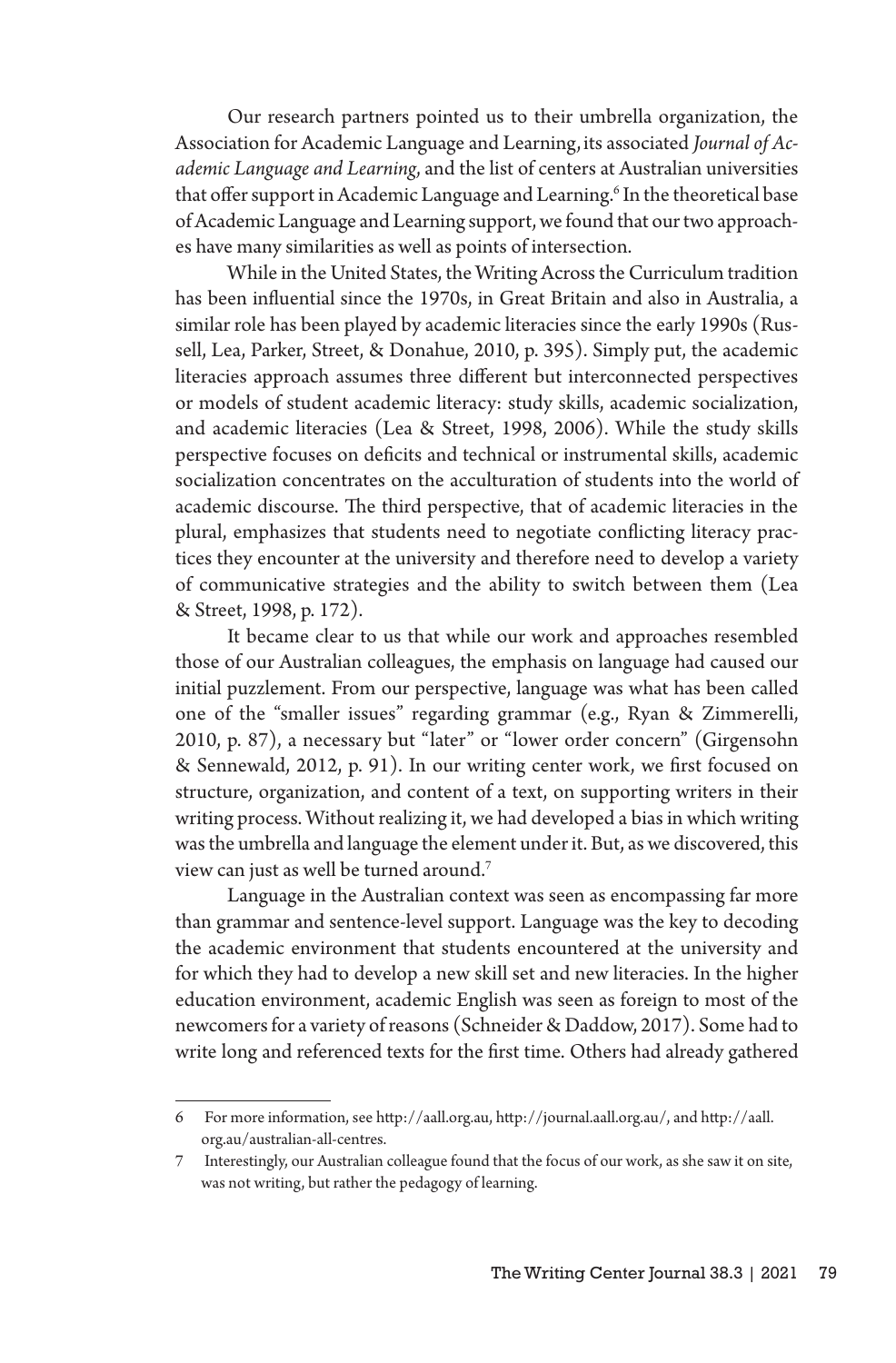experience in an academic environment but had done so in a different country and/or a different language. Others again were unfamiliar with English as an academic language because even though they were locals, they were first-generation university students. In this context, it is important to know that the university at which we spent most of our research time has declared as one of its goals to attract students from nontraditional backgrounds, for example, Indigenous, first generation, lower socioeconomic background, or international. Viewed from this perspective, all students need support in developing their language skills for the purposes of a new context, for a variety of reasons. And in a higher education context, language can take many forms, writing being one of them. In this way, our research focus, initially on international students, could also be applied to many more learners, contexts, genres, and sets of problems.

Nonetheless, we could also find value in our initial assumptions. In our research conversations, interviews, and participant observations in the field, we found that we did share a vocabulary with our Australian colleagues and were able to exchange thoughts on how to offer support to overcome the difficulties our students were encountering and that there were indeed similarities across the globe in these difficulties. Our fields are united by putting student learning at the center of our work, work usually located outside of a discipline and in which a view on academic literacies (plural) and on the conflicting literacy practices in tertiary education can clarify student difficulties with developing study skills and academic socialization.

Another similarity was that, both in Germany as well as in Australia, our work is often misunderstood; just as Stephen North (1984) did, our Australian partners lamented that often they were seen as the fix-it people for students whose essays seemed unacceptable to lecturers for a variety of reasons. And in both contexts, we found our work to be contested. As Swantje Lahm (2016) and Carolyn Malkin & Kate Chanock (2018) have pointed out for the German and the Australian context respectively, what we do is not always accepted as being part of a university's responsibility towards students. Budgets are small and futures uncertain. We all constantly need to justify what we do. Whether it is frequent organizational restructures, as experienced by our colleagues in Australia, or limited-term, third-party funding, as is the case for many German writing centers, our positions at the university are often precarious. Both in Australia and in Germany, our work is usually extracurricular, and we need to work hard to have our voices heard in departments. To succeed and further develop, we have to be both clear and confident about what it is we do, fulfill student as well as organizational expectations, and still manage to act on our core beliefs.

One such belief relates to peer tutoring as a valuable instrument of student learning. In the Australian context we visited, trained peer learning advisors give feedback and advice on writing tasks to students. The setting of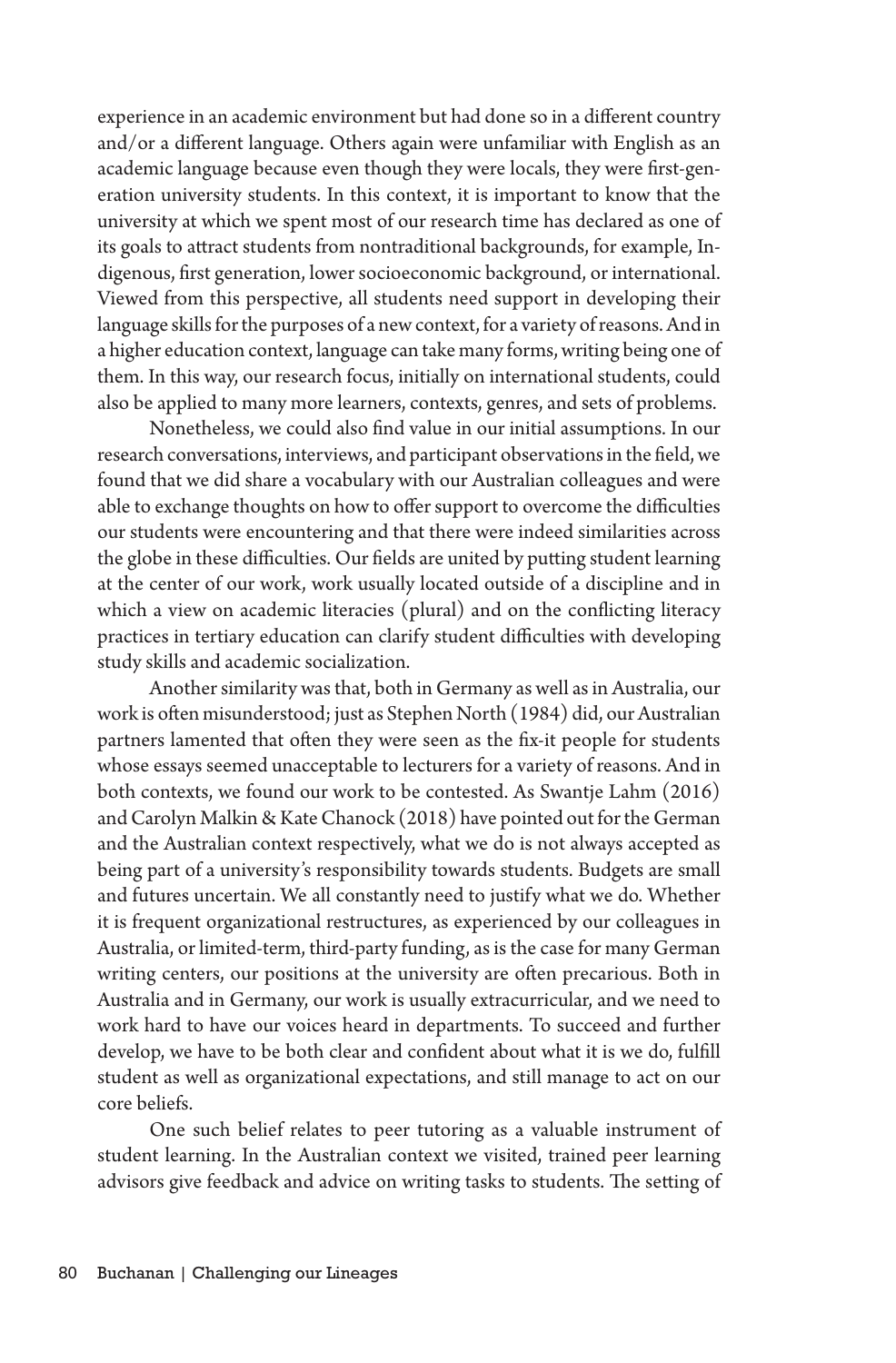this peer learning support varies depending on the university and the faculties, but the support is available to students from all disciplines, with a focus on supporting those from lower socioeconomic backgrounds, but by no means excluding other students. In our German writing center, we also employ trained peer tutors to offer writing support to students from all disciplines and aim to support diversity in the student population. In both contexts, the non-hierarchical setting of the tutoring sessions facilitates student learning and serves to strengthen the students' own resources for future tasks. In such a setting, it becomes apparent that mistakes and misunderstandings are normal and helpful parts of learning and that perfection is not what is expected, but rather improvement and development in a gradual, scaffolded and reflective manner. One highly important aspect of offering this in-between space (Harris, 1995) is allowing room for error. In our increasingly competitive higher education environments, such opportunities for trial and error are becoming rare.

Another shared belief we identified was that in our constant efforts to establish a space for language, learning, and writing support at our universities, we found that the view from the outside could be helpful. Both in Australia and in Germany, we were facilitators with a background in which language, learning, and writing were important, regardless of how they were labelled. As experts outside the disciplines, we could facilitate dialogue between different parts of the university and thus offer both support outside the disciplines, through interdisciplinary tutoring or workshops, and the integration of our offers into disciplinary courses, through, for instance, embedding tutors (Chanock, Horton, Reedman, & Stephenson, 2012; Macdonald, Schneider, & Kett, 2013). This role is often tenuous, and we depend on having contacts in the disciplines who are willing to talk to us. It becomes easier to find these people the longer we work in our contexts when we can point to successful models in other parts of the university and suggest that these be first adapted and then adopted. As it is frequently junior lecturers we are working with, however, we also experience time and again a loss of knowledge and connections we have established as academics proceed to the next steps in their careers and often change universities. On the other hand, as more universities establish support structures such as ours, we also receive enquiries from lecturers who have worked with similar units at other universities and would like to continue obtaining this pedagogical support from us.

This brings me to my closing point: beyond the perspective on language, which provided so much puzzlement to us initially, we learned some important lessons from our research cooperation. In our precarious contexts, it can be difficult to justify why we need to invest the time to look beyond our immediate university work and why networking with others in contexts of higher education is indeed highly beneficial to our home institutions. Yet the gaze of the other can act like an outside peer review. By submitting ourselves to this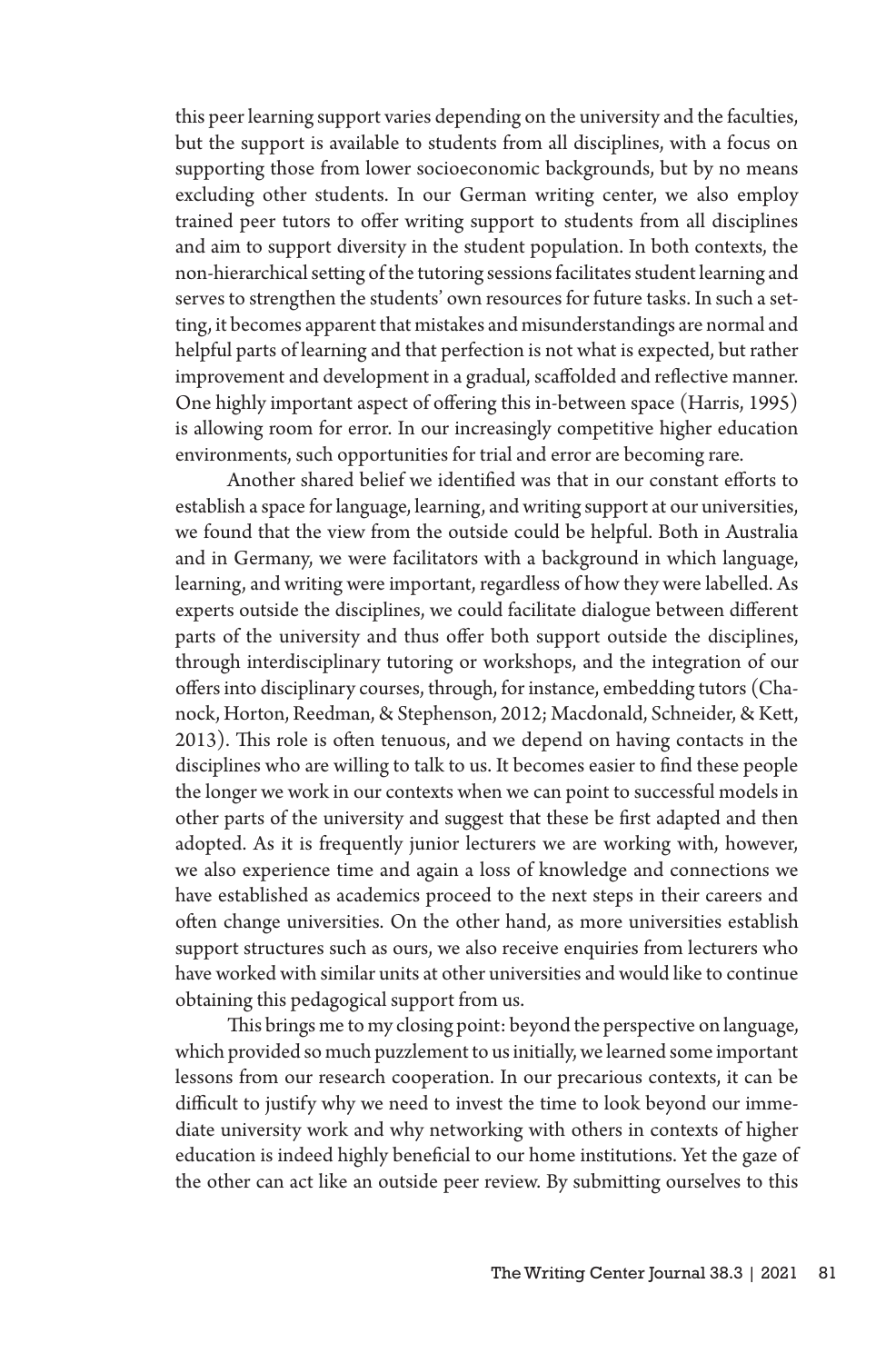gaze, we can receive feedback on our work from unexpected perspectives. This helps us understand the idiosyncrasies of our systems as well as advantages of our positions and helps us establish ourselves within our respective contexts. Seeing what has worked elsewhere can enable us to meet challenges at home. For example, we are using the insights we gained during our research stay on the importance of peer learning in the development of academic language and literacy to create new peer-to-peer workshops for international graduate students.

Most importantly, though, to do our work successfully, we all need allies. The perspective from academic literacies permitted us at our German universities to think more in terms of students acquiring academic literacy at all the different levels involved: discernible study skills, socialization into an academic context, and the negotiation of conflicting literacy practices. Writing is a current that runs through all these different levels, and our writing center should focus on looking for allies with whom to promote all these different skills. At the level of study skills, this can, for instance, relate to language proficiency. In Germany, many universities have language centers in which expertise on the teaching of academic language skills can be sought and paired with expertise from a perspective on academic writing. At the level of academic socialization, libraries have valuable expertise that combines well with a writing center approach (Elmborg & Hook, 2005; Sühl-Strohmenger & Tschander, 2019). And at the level of the negotiation of conflicting literacy practices, the writing center's view from a third space can be used to bring together faculty from different departments to make these distinctions visible and comprehensible for students. This search for allies can be particularly helpful at a time when German writing centers are at a turning point in their existence. The funds from the federal government grant that helped set them up ran out at the end of 2020. For many of us, at present, the future is even more uncertain.

While I do not, by any means, intend to suggest that the German reliance on US writing center heritage is wrong, the models on which much German writing center work is based were developed in and for a different higher education context; it is wise to reflect on them and broaden our perspectives to discover other approaches and learn how we can make use of them, adapt them, and further develop them to support students at our own universities. For example, in Germany, there are no general first-year courses or compulsory composition classes in which literacy education could begin. Because students take only subject-specific courses in degree programs from the start, German writing centers are even more dependent on working with faculty and embedding tutors. Working with our colleagues in Australia showed us how literacy support can be integrated in the socialization into academic discourse and academic language for all students in discipline-specific courses.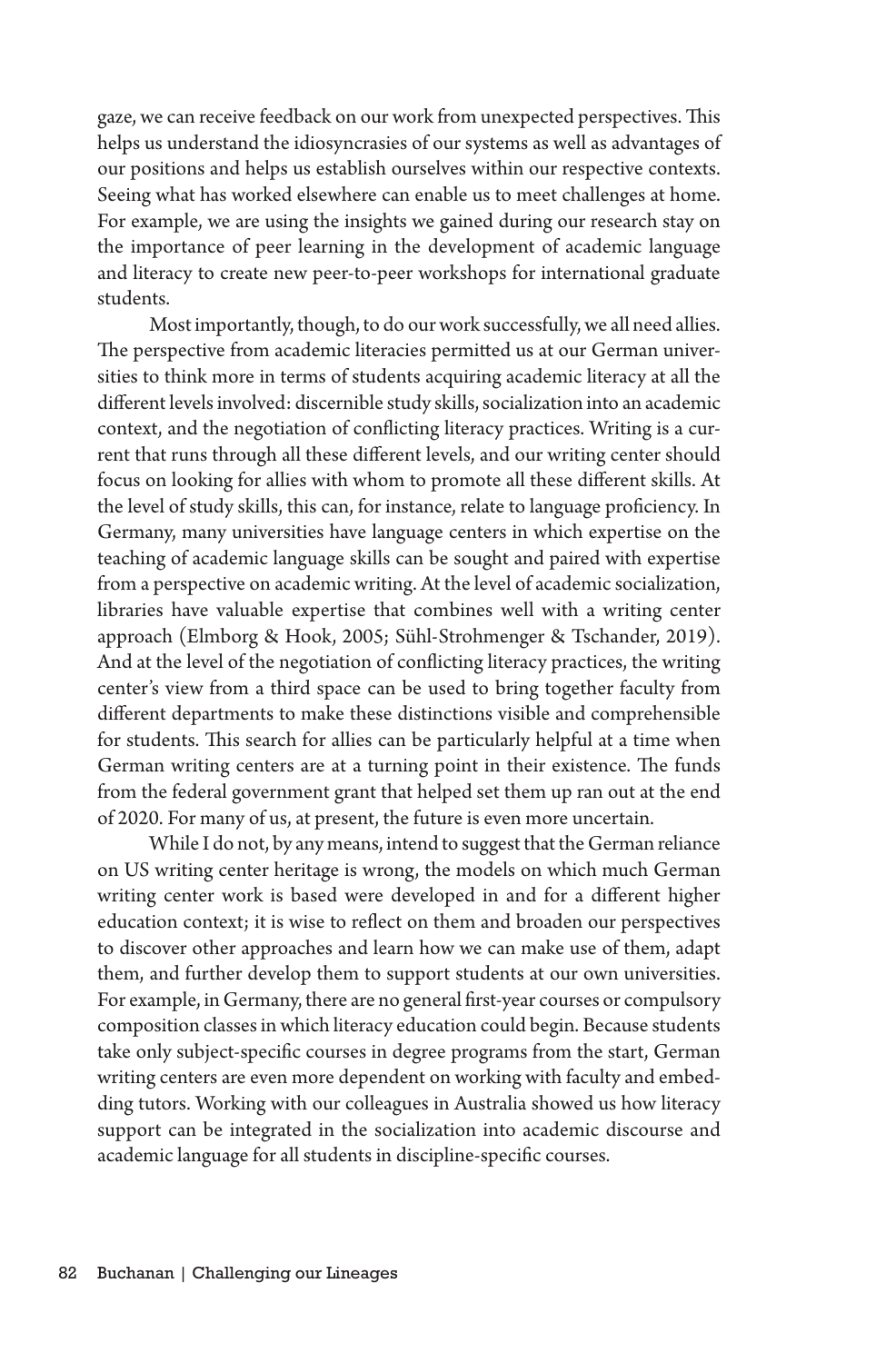What we have learned may also be helpful in the context from which we took our initial inspiration. US writing centers might benefit from extending their gaze towards approaches stemming back to language and learning to further strengthen their inclusive perspective on writing in contexts of higher education in order to address all students, regardless of their background or preparation, as novices. This perspective could continue to promote the writing centers' role as facilitators of dialogue within the university—a dialogue about access, inclusion, and learning—and, in a context in which everyone is a learner, provide students with a new way of thinking about the resources students already possess and the skills they need to acquire.

Building on the valuable work of a US writing center heritage, German writing centers have established themselves as important institutions to help students arrive and achieve in higher education. Writing centers in Germany may currently be at a crucial point in their development: entering the teenage years. A little rebellion against our heritage and experimentation with influences from a different context may come with the territory and lead to the adaptation of new models. And expanding on scholarship from the United States, a German language *Schreibwissenschaft* (writing studies) is beginning to establish itself as an open and diverse inter-discipline with connections to linguistics, anthropology, education, philology, and others (Huemer, Doleschal, Wiederkehr, Girgensohn, Dengscherz, Brinkschulte, & Mertlitsch, 2021; Hirsch-Weber, Loesch, & Scherer, 2019).<sup>8</sup> In this endeavor, a view from the outside and the insights generated from our encounter with Australian Academic Language and Learning can help us develop both theory and practice: it adds to our perspective in promoting the growth and consolidation of a diverse and exciting field, and it leads to context-specific offers to support the academic socialization of all our students.

## Acknowledgements

*I would like to thank Dr. Shem Macdonald, Heike Meyer, and Dr. Britta Schneider for their support and their feedback, as well as all the interview partners at the Australian universities we visited for generously sharing their time and insight. Also, I would like to thank the reviewers for their highly constructive feedback during the peer review process, which was instrumental in developing this text towards its publication.*

<sup>8</sup> See http://www.schreibdidaktik.de/ as well as conference results at https://padlet.com/ schreibcenter/schreibwissenschaft2019.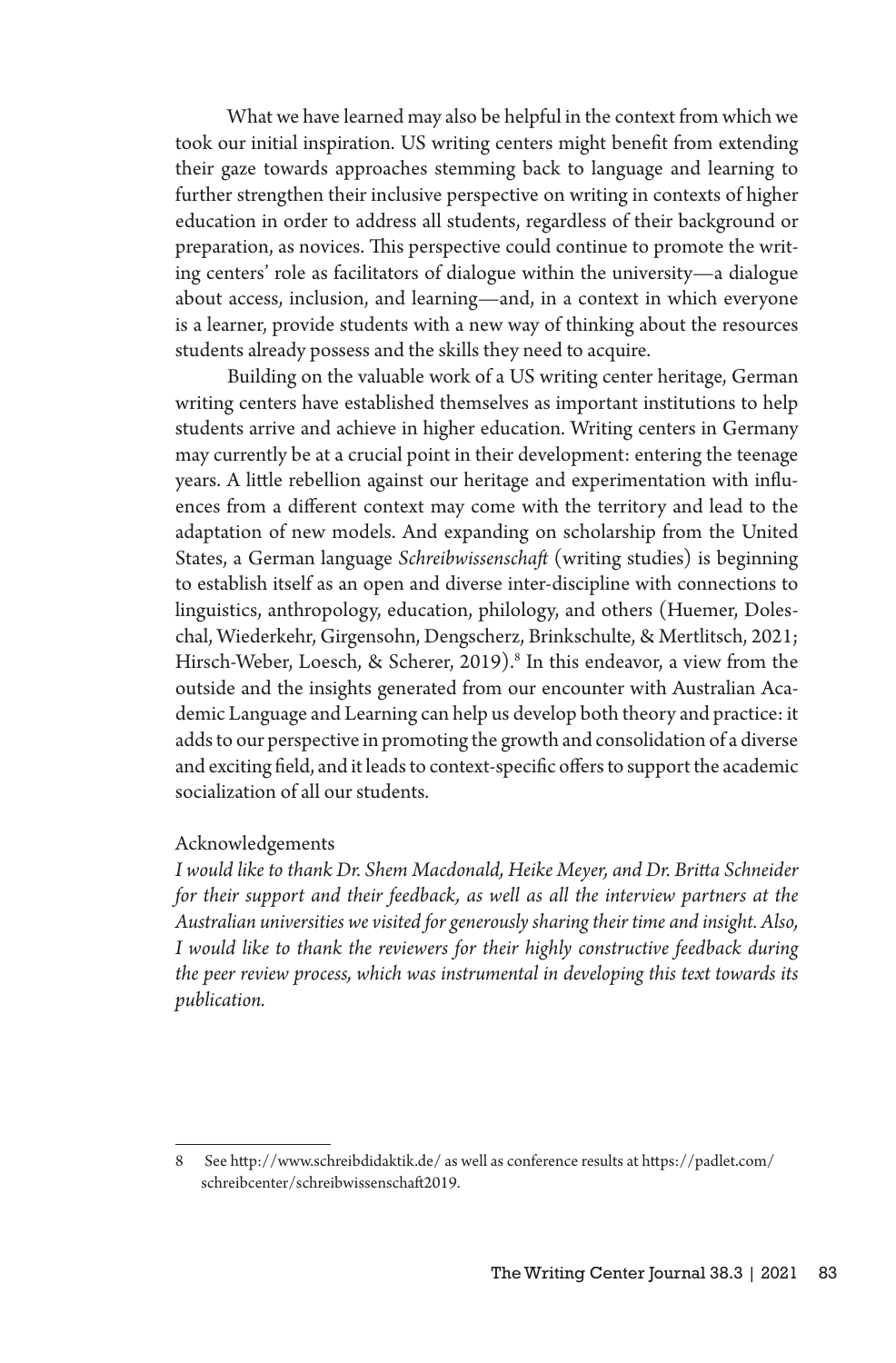## References

- Chanock, K. (2012). Academic writing instruction in Australia: The early years. In C. Bazerman, C. Dean, J. Early, K. Lunsford, S. Null, P. Rogers, & A. Stansell (Eds.), *Perspectives on writing. International advances in writing research: Cultures, places, measures* (pp. 7–21). Anderson, SC: Parlor Press.
- Chanock, K., Horton, C., Reedman, M., & Stephenson, B. (2012). Collaborating to embed academic literacies and personal support in first year discipline subjects. *Journal of University Teaching & Learning Practice*, *9*(3), 1–13.
- Elmborg, J. K., & Hook, S. (Eds.). (2005). *Publications in librarianship: Vol. 58*. *Centers for learning: Writing centers and libraries in collaboration*. Chicago, Ill.: Association of College and Research Libraries.
- Girgensohn, K., & Sennewald, N. (2012). *Schreiben lehren, Schreiben lernen: Eine Einführung*. Darmstadt: Wiss. Buchges.
- Harris, M. (1995). Talking in the middle: Why writers need writing tutors. *College English*, *57*(1), 27–42.
- Heath, S. B., & Street, B. V. (2008). *On ethnography: Approaches to language and literacy research*. *An NCRLL volume*. New York: Teachers College Press.
- Hirsch-Weber, A., Loesch, C., & Scherer, S. (Eds.). (2019). *Forschung für die Schreibdidaktik: Voraussetzung oder institutioneller Irrweg?* Weinheim: Beltz Juventa.
- Huemer, B., Doleschal, U., Wiederkehr, R., Girgensohn, K., Dengscherz, S., & Brinkschulte, M. (Eds.). (2021). *Schreibwissenschaft: Band 2*. *Schreibwissenschaft—eine neue Disziplin: Diskursübergreifende Perspektiven*. Böhlau Verlag.
- Johnson, A. G. (2018). Content matters: Curriculum development challenges in academic writing programs. *Journal of Academic Language & Learning*, *12*(1), A193-A212.
- Knorr, D. (Ed.). (2016). *Akademisches Schreiben: Vom Qualitätspakt Lehre 1 geförderte Schreibprojekte (Halbband 1)*. Hamburg: Universitätskolleg Hamburg.
- Lahm, S. (2016). Stories we live by: A review of writing center work in higher education in Germany. In D. Knorr (Ed.), *Akademisches Schreiben: Vom Qualitätspakt Lehre 1 geförderte Schreibprojekte (Halbband 1)*  (pp. 29–37). Hamburg: Universitätskolleg Hamburg.
- Lea, M. R., & Street, B. V. (1998). Student writing in higher education: An academic literacies approach. *Studies in Higher Education*, *23*(2), 157–172. https://doi.org/10.1080/03075079812331380364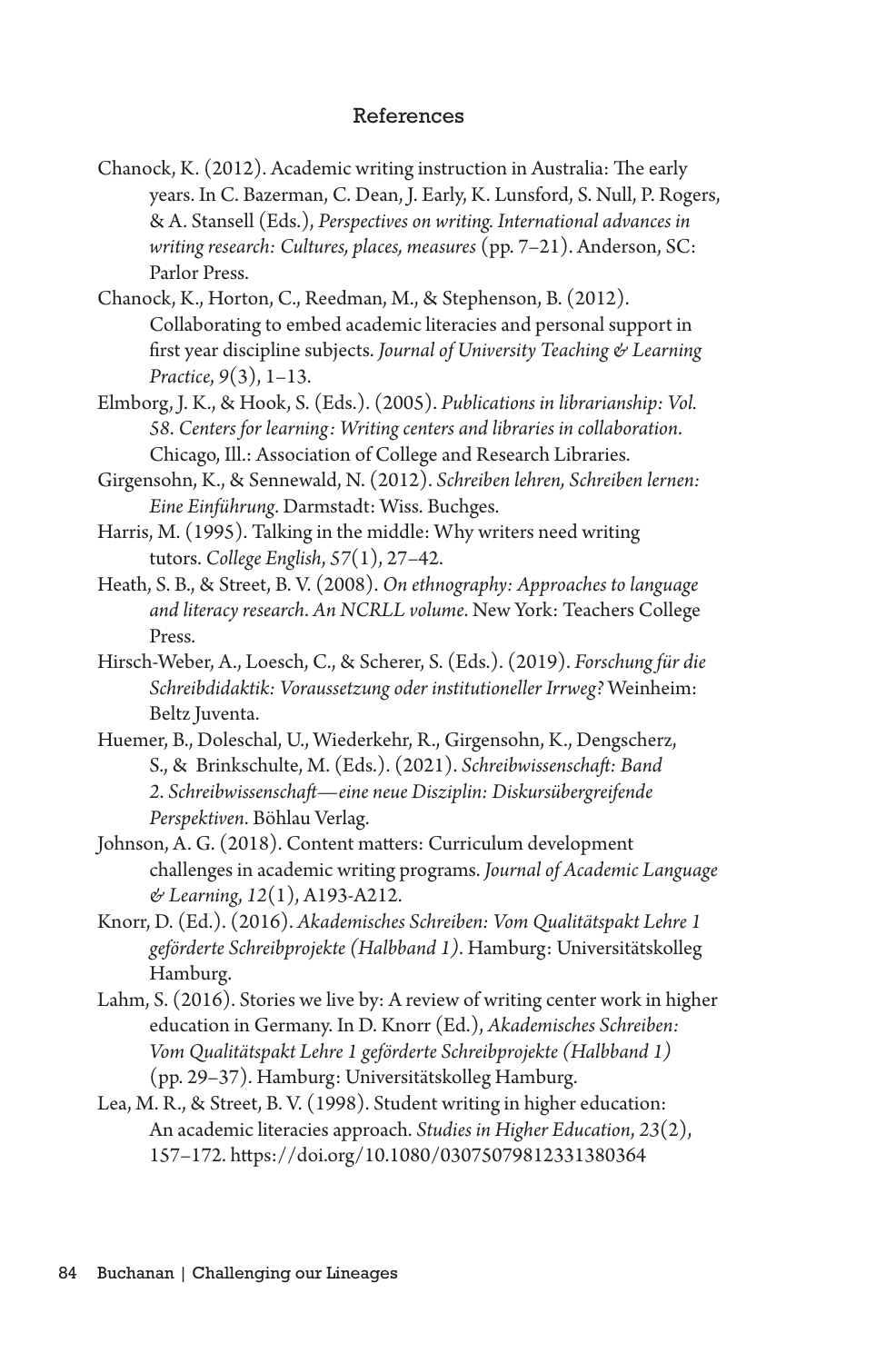- Lea, M. R., & Street, B. V. (2006). The "academic literacies" model: Theory and applications. *Theory into Practice*, *45*(4), 368–377. https://doi. org/10.1207/s15430421tip4504\_11
- Lillis, T. (2008). Ethnography as method, methodology, and "deep theorizing": Closing the gap between text and context in academic writing research. *Written Communication*, *25*(3), 353–388. https://doi. org/10.1177/0741088308319229
- Macdonald, S., Schneider, B., & Kett, G. (2013). Scenarios for collaboration: Idiosyncratic and ad hoc. *Journal of Academic Language & Learning*, *7*(2), A11-A19.
- Malkin, C., & Chanock, K. (2018). Academic Language and Learning (ALL) in Australia: An endangered or evolving species? *Journal of Academic Language & Learning*, *12*(1), A15-A32.
- Marton, F., & Hounsell, D. (Eds.). (1984). *The experience of learning*. Edinburgh: Scottish Academic Press.
- Miley, M. (2017). Looking up: Mapping writing center work through institutional ethnography. *Writing Center Journal*, *36*(1), 103–129.
- Nordstrom, G. (2015). Practitioner inquiry: Articulating a model for RAD research in the writing center. *Writing Center Journal*, *35*(1), 87–116.
- North, S. M. (1984). The idea of a writing center. *College English*, *46*(5), 433–446.
- Russell, D. R., Lea, M., Parker, J., Street, B., & Donahue, T. (2010). Exploring notions of genre in "academic literacies" and "writing across the curriculum": Approaches across countries and contexts. In C. Bazerman, A. Bonini, & D. d. C. Figueiredo (Eds.), *Genre in a changing world (Perspectives on writing)* (pp. 395–423). West Lafayette, IN: Parlor Press and The WAC Clearinghouse.
- Ryan, L., & Zimmerelli, L. (2016). *The Bedford guide for writing tutors*. Boston; New York: Bedford/St. Martin's.
- Schneider, B., & Daddow, A. A. (2017). Valorising student literacies in social work education: pedagogic possibilities through action research. *Pedagogy, Culture & Society*, *25*(2), 157–170.
- Sheridan, M. P. (2012). Making ethnography our own: Why and how writing studies must redefine core research practices. In L. Nickoson & M. P. Sheridan (Eds.), *Writing studies research in practice: Methods and methodologies* (pp. 73–85). Carbondale: Southern Illinois University Press.
- Sühl-Strohmenger, W., & Tschander, L. (Eds.). (2019). *Praxishandbuch Schreiben in der Hochschulbibliothek.* Munich, Germany: De Gruyter Saur.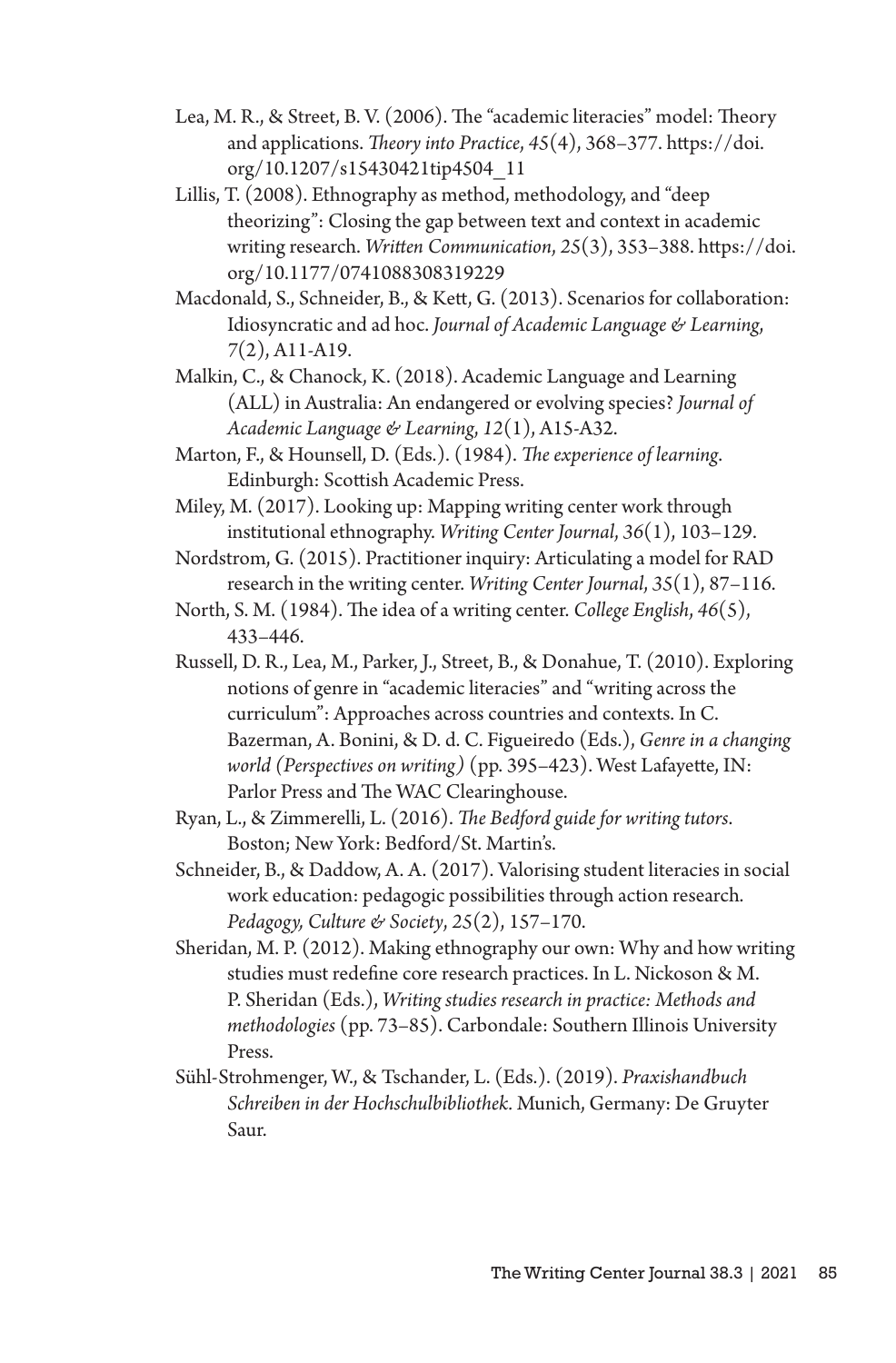Vered, K. O., Thomas, S., & Emerson, L. (2019, October 5). From the margins to the centre: Whole-of-institution approaches to universitylevel literacy and language development in Australia and New Zealand [Special issue on writing across the curriculum in Australia and New Zealand]. *Across the Disciplines*, *16*(3), 1–8. Retrieved from http://wac. colostate.edu/docs/atd/australasia/intro.pdf

**Stefanie Everke Buchanan** is Co-Founder and Director of the Writing Center at the University of Konstanz. Her current research area is the integration of writing support in discipline-specific courses and the creation of writing incentives for students.